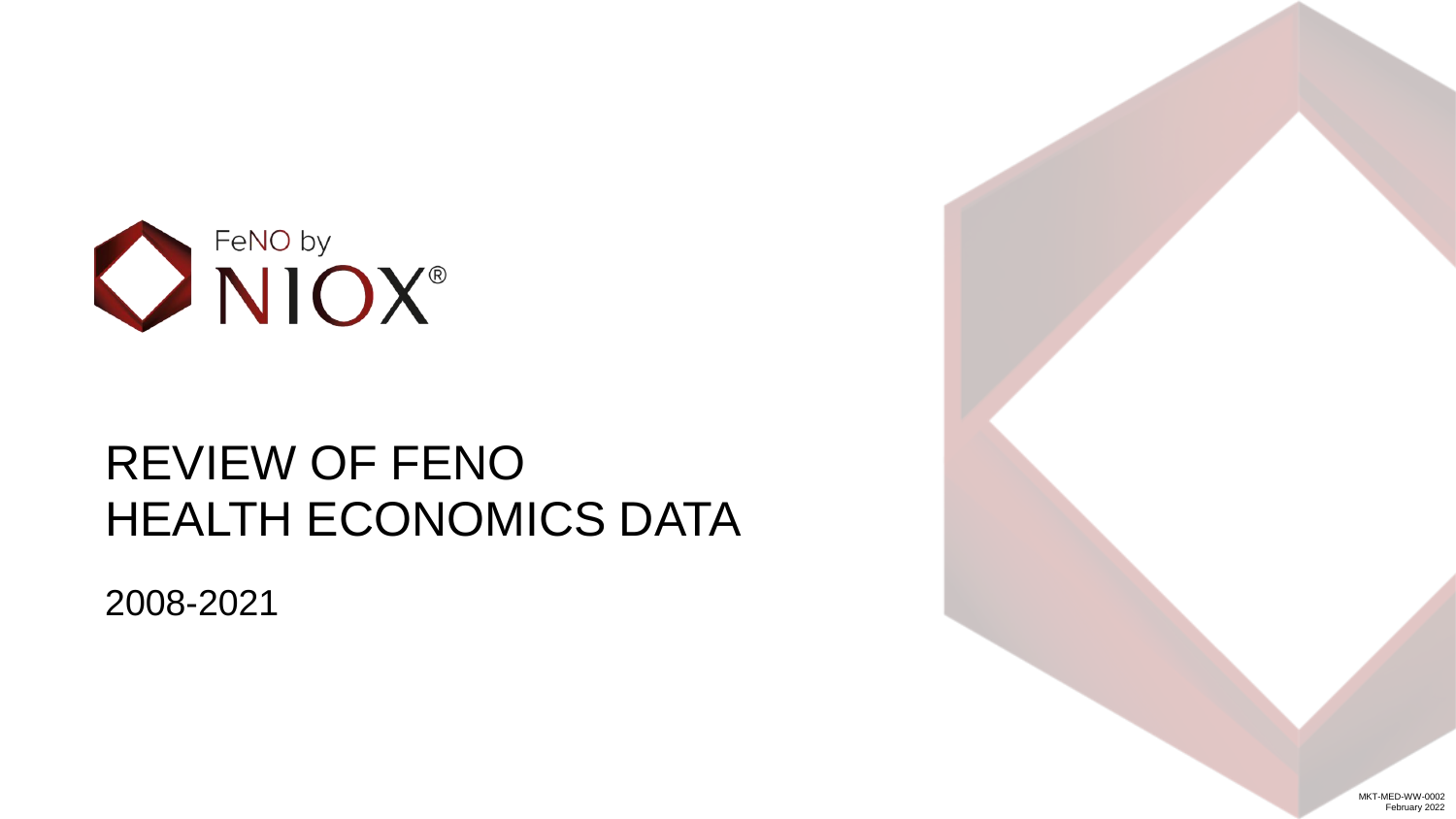#### **Literature**

- Berg J, Lindgren P. Respir Med. 2008;102:219-231
- Price D et al. Allergy. 2009;64:431-438
- Bukstein D et al. Allergy Asthma Proc. 2011;32:185-192
- Laforce C et al. Ann Allergy Asthma Immunol. 2014;113:619-623
- Honkoop PJ et al. J Allergy Clin Immunol. 2015;135:682-688
- Beerthuizen T et al. Thorax. 2016;71:607-613
- Sabatelli L et al. J Investig Allergol Clin Immunol. 2017;27(2):89-97
- Arnold RJG et al. Allergy Asthma Proc. 2018;39(5):338-344
- Brooks EA, Massanari M. Manag Care. 2018;Jul(7):42-48
- Brooks EA et al. ClinicoEcon Outcomes Res. 2019;11:301-307
- Darba J et al. ClinicoEcon Outcomes Res. 2021;13:289-297
- Buendia JA, et al. Cost Eff Resour Alloc 2021;19:33.
- Buendia JA, et al. J Investig Allergol Clin Immunol 2021. Online ahead of print.

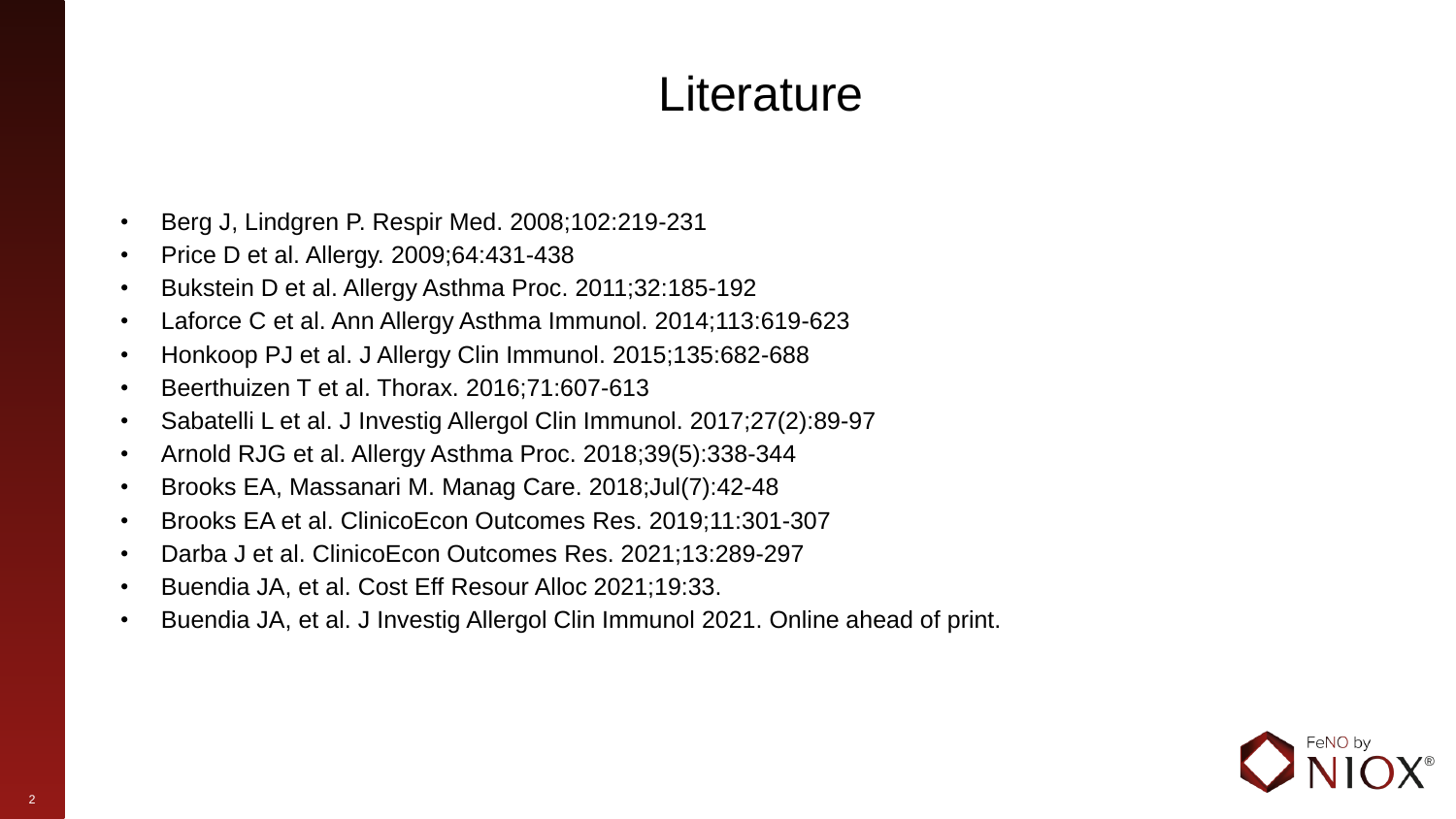# Germany – Berg & Lindgren 2008

- Objectives: To assess the cost-effectiveness of FeNO measurement in asthma diagnosis and management using NIOX MINO at a reimbursement price of €34.
- Results:

|                                                           | <b>Standard Diagnostics and</b><br><b>Guidelines</b> | Use of FeNO |
|-----------------------------------------------------------|------------------------------------------------------|-------------|
| Cost of diagnosis per patient                             | €26                                                  | €38         |
| Cost of management per patient<br>(mild to severe asthma) | €981                                                 | €949        |

• Conclusions: Asthma diagnosis based on FeNO measurement alone costs €12 more per patient than standard diagnostic methods, while offering improved accuracy. The use of FeNO measurement in treatment decisions is less costly than management based on standard guidelines and provides similar health benefits.

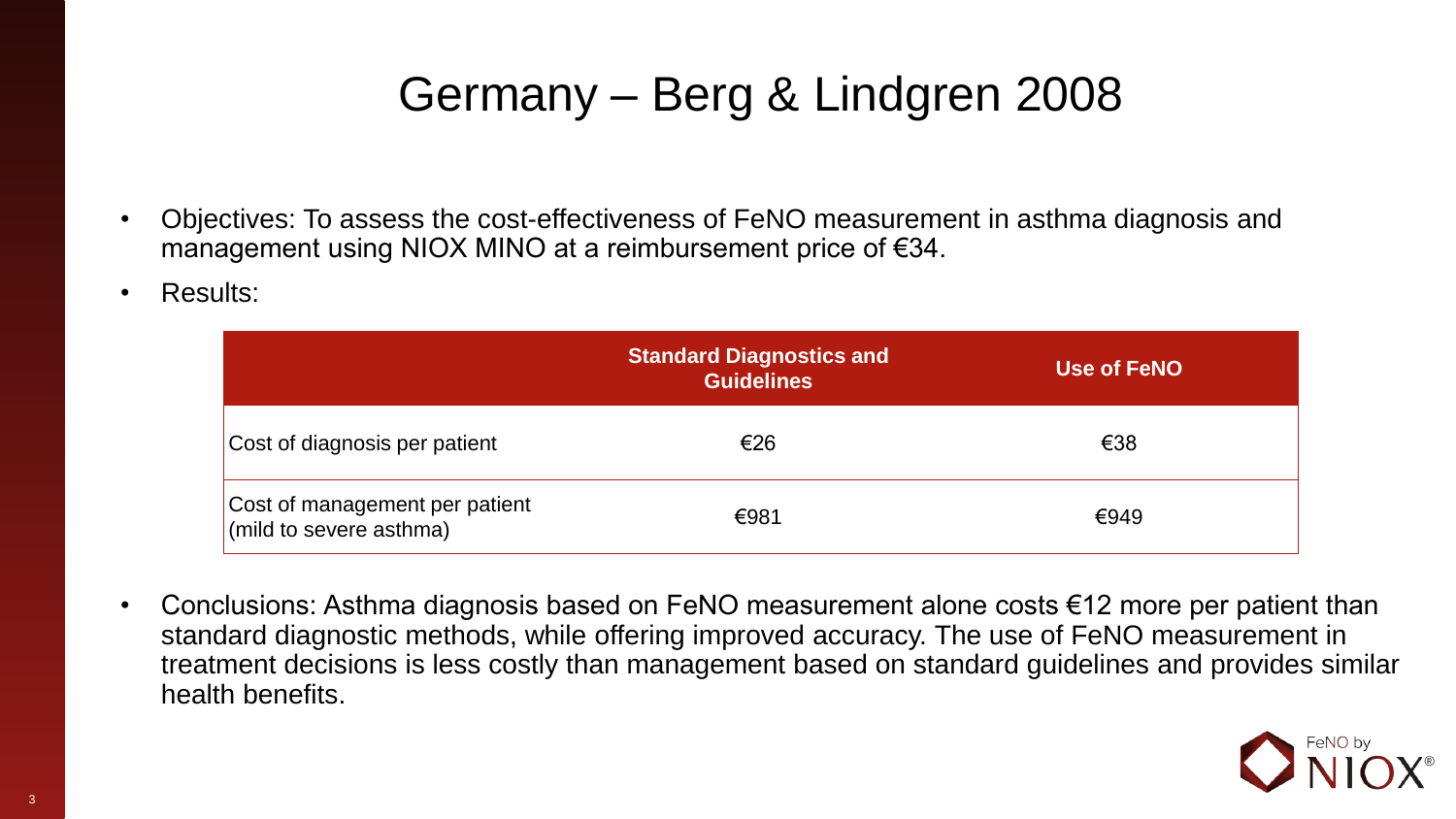# UK – Price et al 2009

- Objectives: To determine the cost-effectiveness of FeNO measurement for asthma diagnosis and management in the UK using a NIOX MINO, at a reimbursement price of £23.
- Results:

|                                                               | <b>Standard Diagnostics and</b><br><b>Guidelines</b> | <b>Use of FeNO</b> |
|---------------------------------------------------------------|------------------------------------------------------|--------------------|
| Cost of diagnosis per patient                                 | £72                                                  | £29                |
| Cost of management per patient<br>(mild to severe asthma)     | £1007                                                | £666               |
| Cost of management per patient<br>(moderate to severe asthma) | £1181                                                | £628               |

• Conclusions: Diagnosis based on FENO measurement with NIOX MINO alone is less costly and more accurate than standard diagnostic methods, and management is less costly with similar health benefits.

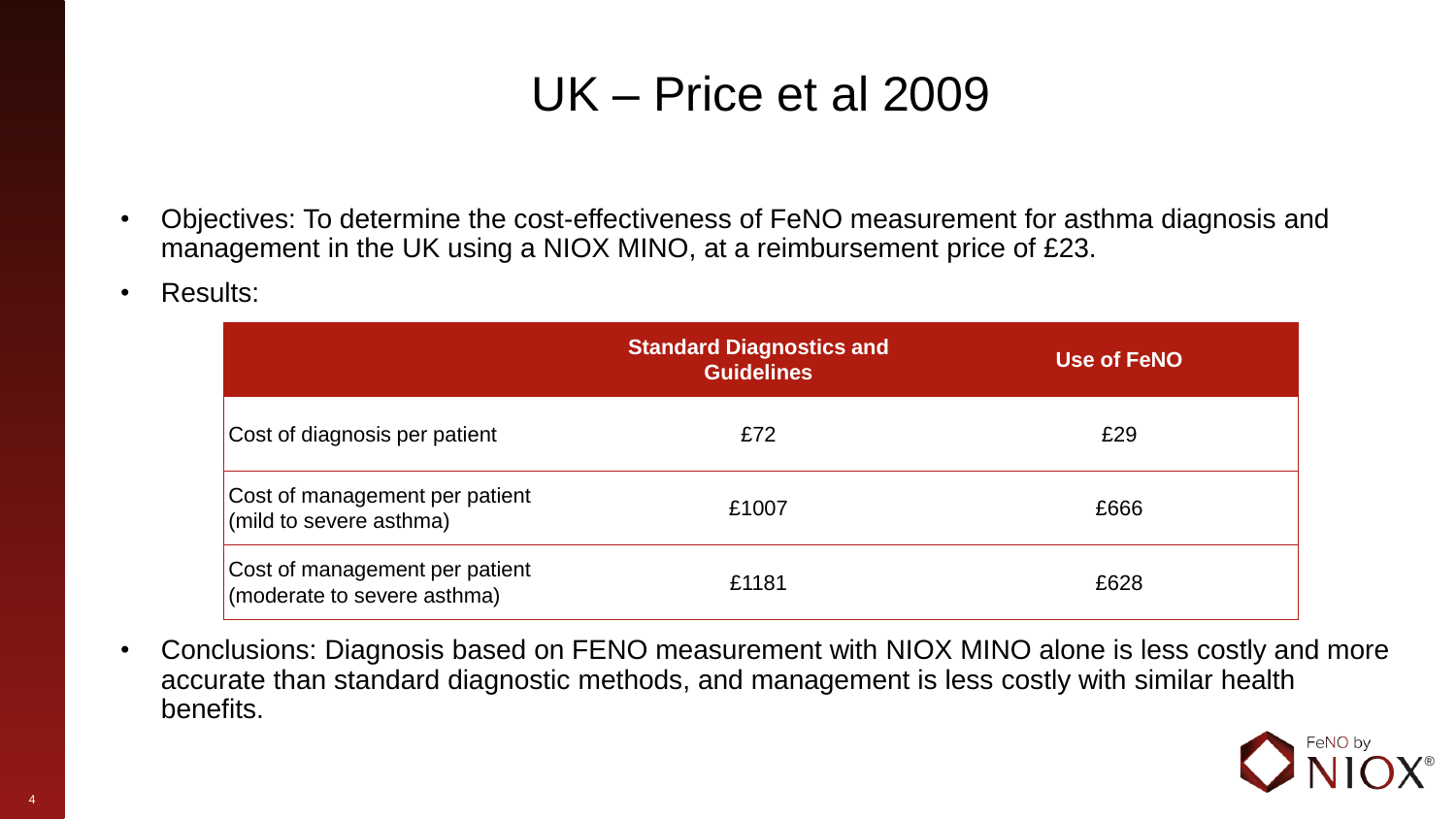# USA – Buckstein et al 2011

- Objectives: To determine the potential US payer cost savings resulting from an asthma specialist incorporating fractionated exhaled nitric oxide (FENO) as an asthma management or monitoring tool to guide treatment of difficult-to-treat asthma patients.
- Results:
	- The most likely clinical scenario assumes a 5% reduction in hospitalization and emergency department costs only.
	- The inclusion of FeNO measurements to the asthma management strategy would essentially reach parity with the current standard of care, despite the additional cost of FeNO measurements.
	- Additional scenarios were examined, all showed cost and use reduction across all medical resource categories.
- Conclusions: Use of FeNO measurement to guide asthma management, maintenance, and control in difficult-to-treat asthma would almost certainly result in cost savings to the payer.

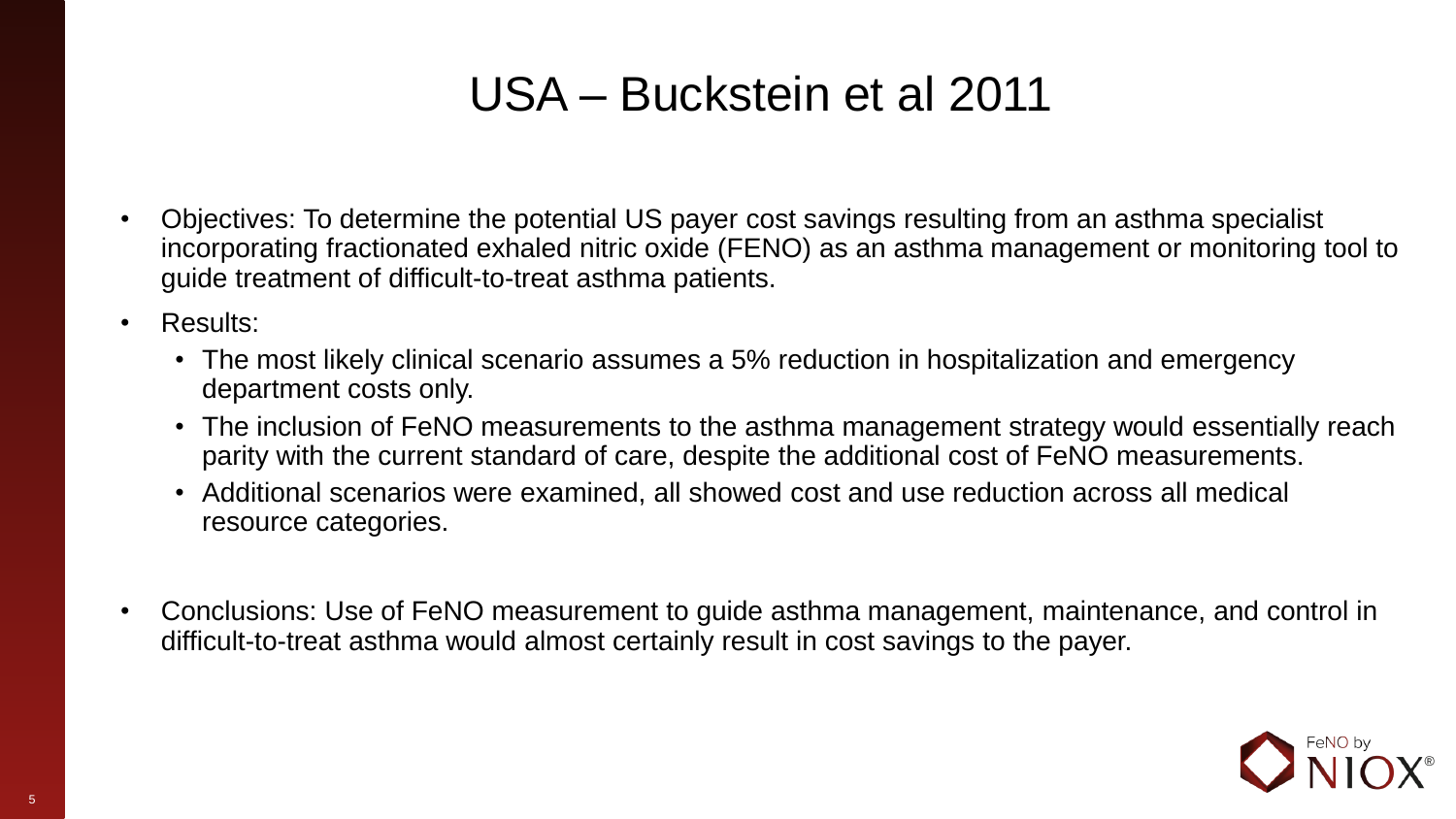# US – LaForce et al 2014

- Objectives: To determine whether the use of FeNO in the specialist management of asthma results in more effective and cost-effective treatment decisions.
- Results:
	- Without FeNO, the clinician's assessment of airway inflammation was incorrectly classified in 50% of subjects.
	- FeNO results substantially altered treatment decisions in more than one third of subjects, notably medication augmentation in 10 (20%) and medication decreases in 8 (16%).
	- Use of FeNO in addition to standard of care was estimated to save \$629 per subject per year.
- Conclusions: Measurement of FeNO augments routine clinical assessment of asthma by measuring airway inflammation. Knowledge of FeNO affects medication treatment decisions (augment or decrease pharmacotherapy), which has the potential to lower the costs and morbidity associated with asthma exacerbations.

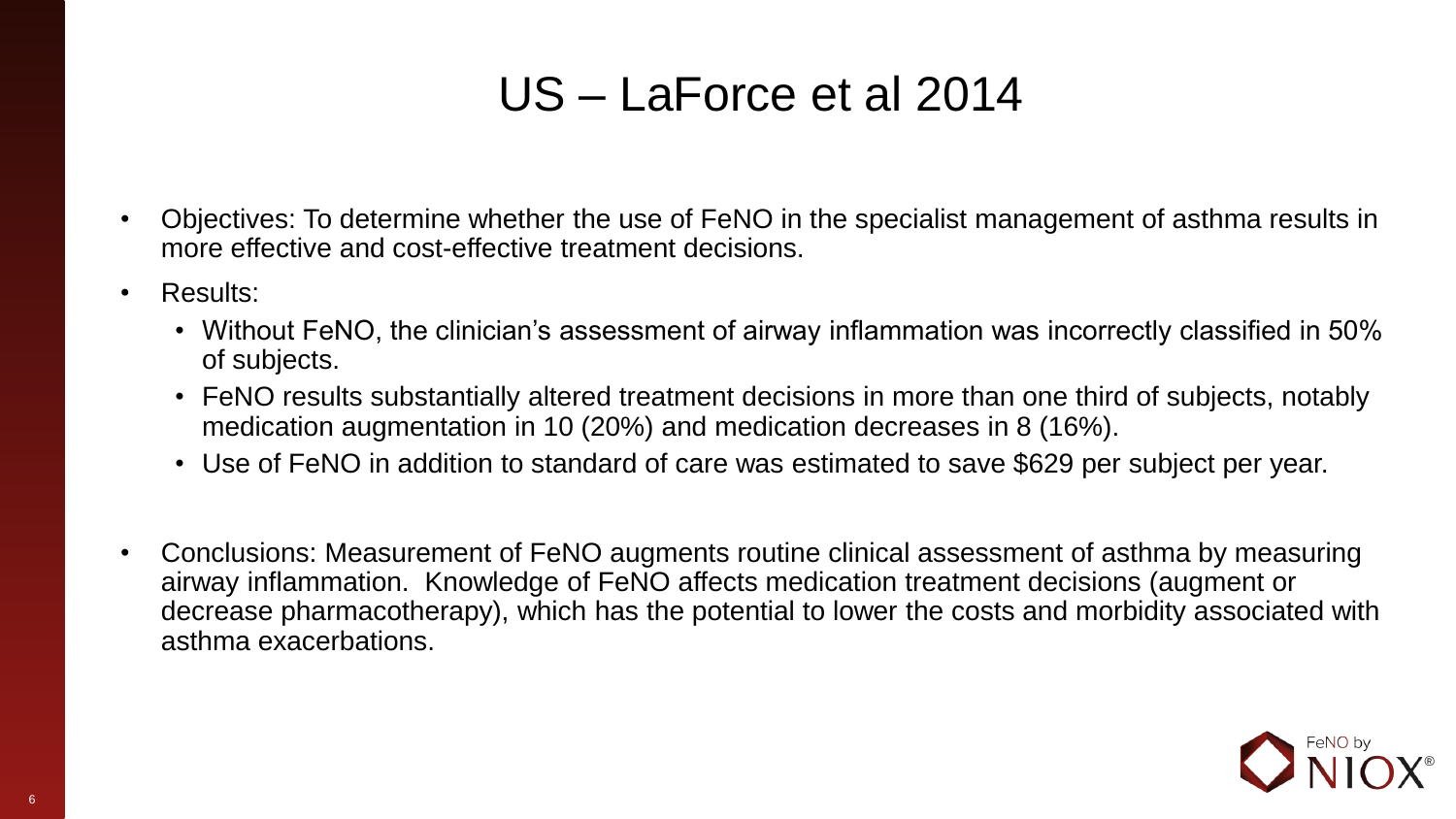# USA – Honkoop et al 2015

- Objectives: To assess the cost-effectiveness and clinical effectiveness of pursuing partly controlled asthma (PCa), controlled asthma (Ca), or FeNO-driven controlled asthma (FCa).
- Results:

|                                                                                                                   | <b>Partly controlled asthma</b><br>(ACQ score < 1.50) | <b>Controlled asthma</b><br>(ACQ score < 0.75) | <b>FeNO-driven</b><br>controlled asthma<br>$(ACQ < 0.75,$ FeNO $< 25$ ppb) |
|-------------------------------------------------------------------------------------------------------------------|-------------------------------------------------------|------------------------------------------------|----------------------------------------------------------------------------|
| Asthma medication costs<br>per patient per year                                                                   | \$452                                                 | \$551                                          | \$456                                                                      |
| Probability of cost-effectiveness at a<br>willingness to pay of \$50,000 per<br>quality-adjusted life year (QALY) | 2%                                                    | 12%                                            | 86%                                                                        |

• Conclusions: A symptom- plus FeNO-driven strategy reduces asthma medication use while sustaining asthma control and quality of life and is the preferred strategy for adult asthma patients in primary care.

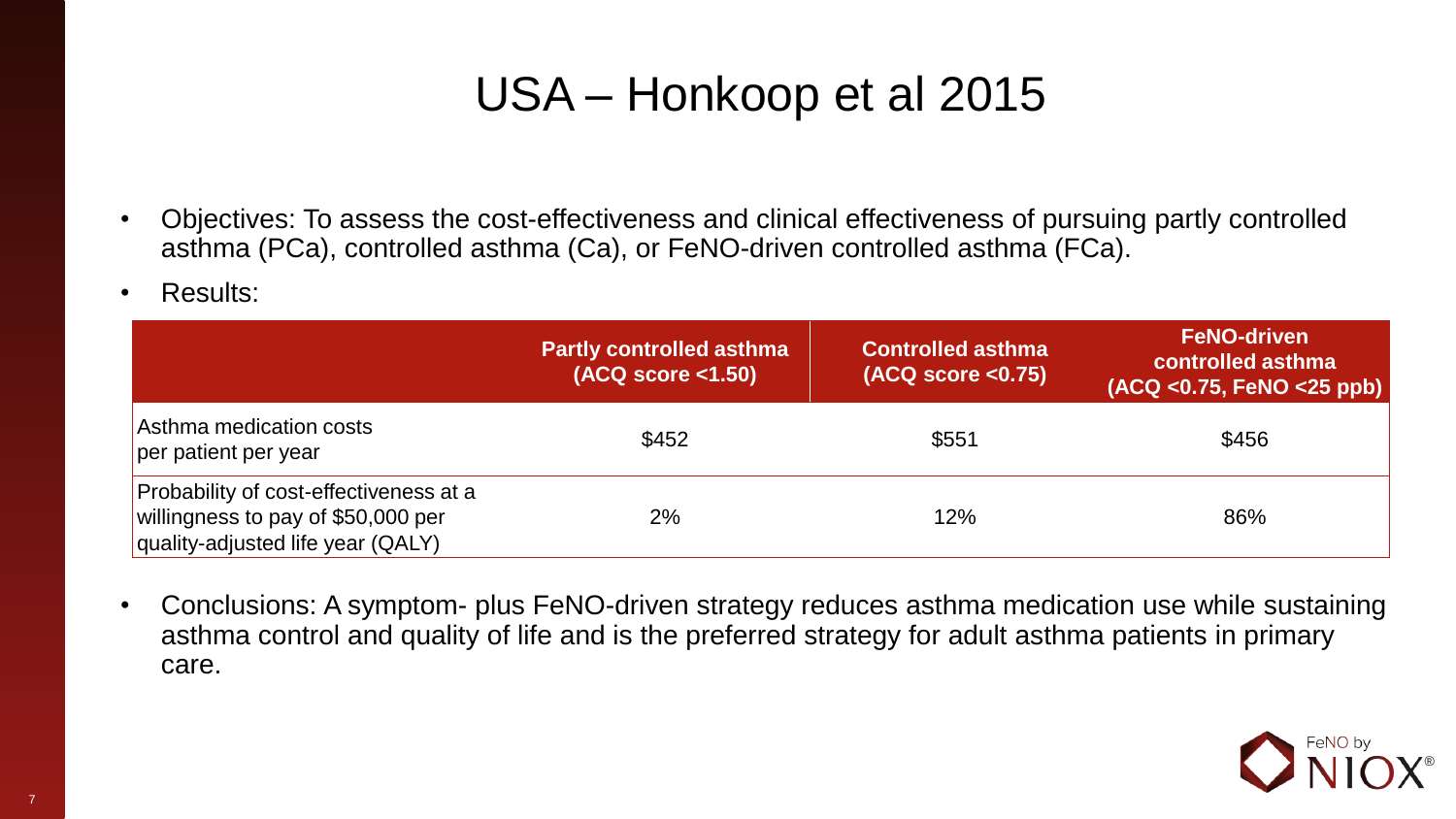### Netherlands – Beerthuizen et al 2016

- Objectives: To assess the cost-effectiveness of web-based monthly monitoring (ACT) and 4-monthly monitoring of FeNO as compared with standard care in managing children with asthma.
- Results:
	- No statistically significant differences were found in QALYs and costs between the three strategies.
	- The web-based strategy had 77% chance of being most cost-effective from a healthcare perspective at a willingness to pay a generally accepted €40 000 per QALY.
	- The FeNO-based strategy had 83% chance of being most cost-effective at €40 000 per QALY from a societal perspective.
- Conclusions: Economically, web-based monitoring was preferred from a healthcare perspective, while the FENO-based strategy was preferred from a societal perspective, although in QALYs and costs no statistically significant changes were found as compared with standard care. As clinical outcomes also favoured the web-based and FENO-based strategies, these strategies may be useful additions to standard care.

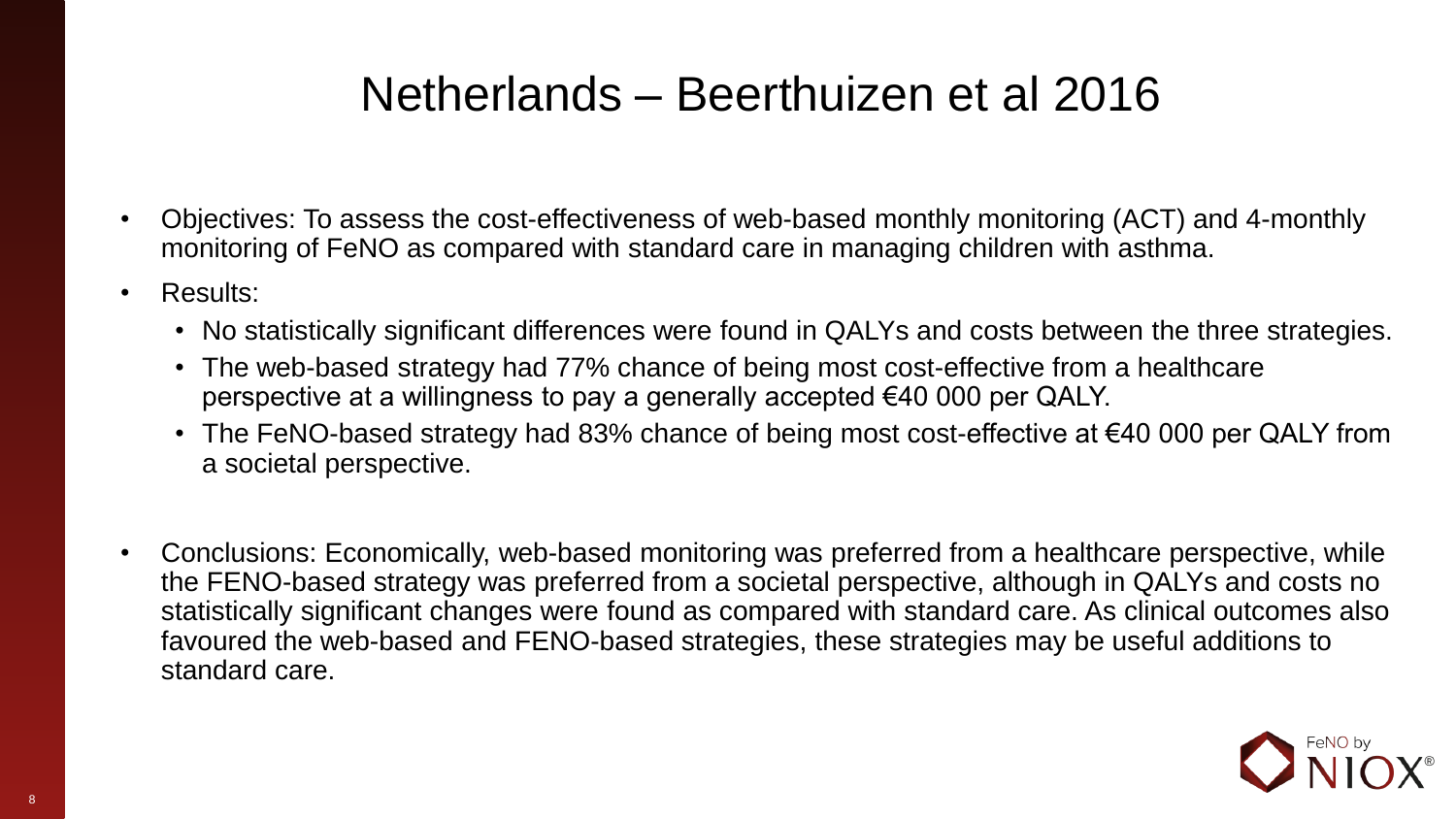### Spain – Sabatelli et al 2017

- Objectives: To evaluate the cost-effectiveness and budget impact of FeNO monitoring for management of adult asthma in Spain.
- Results:

|                                                   | <b>Standard of Care Alone</b> | <b>Standard of Care</b><br>$+$ FeNO |
|---------------------------------------------------|-------------------------------|-------------------------------------|
| Total cost per patient per year                   | €852.58                       | €790.05                             |
| Quality-adjusted life years (QALY)<br>per patient | 0.776                         | 0.802                               |

• Conclusions: Adding FeNO to the treatment algorithm can considerably reduce costs (potential of €129 million) and improve quality of life when used in combination with current treatment guidelines.

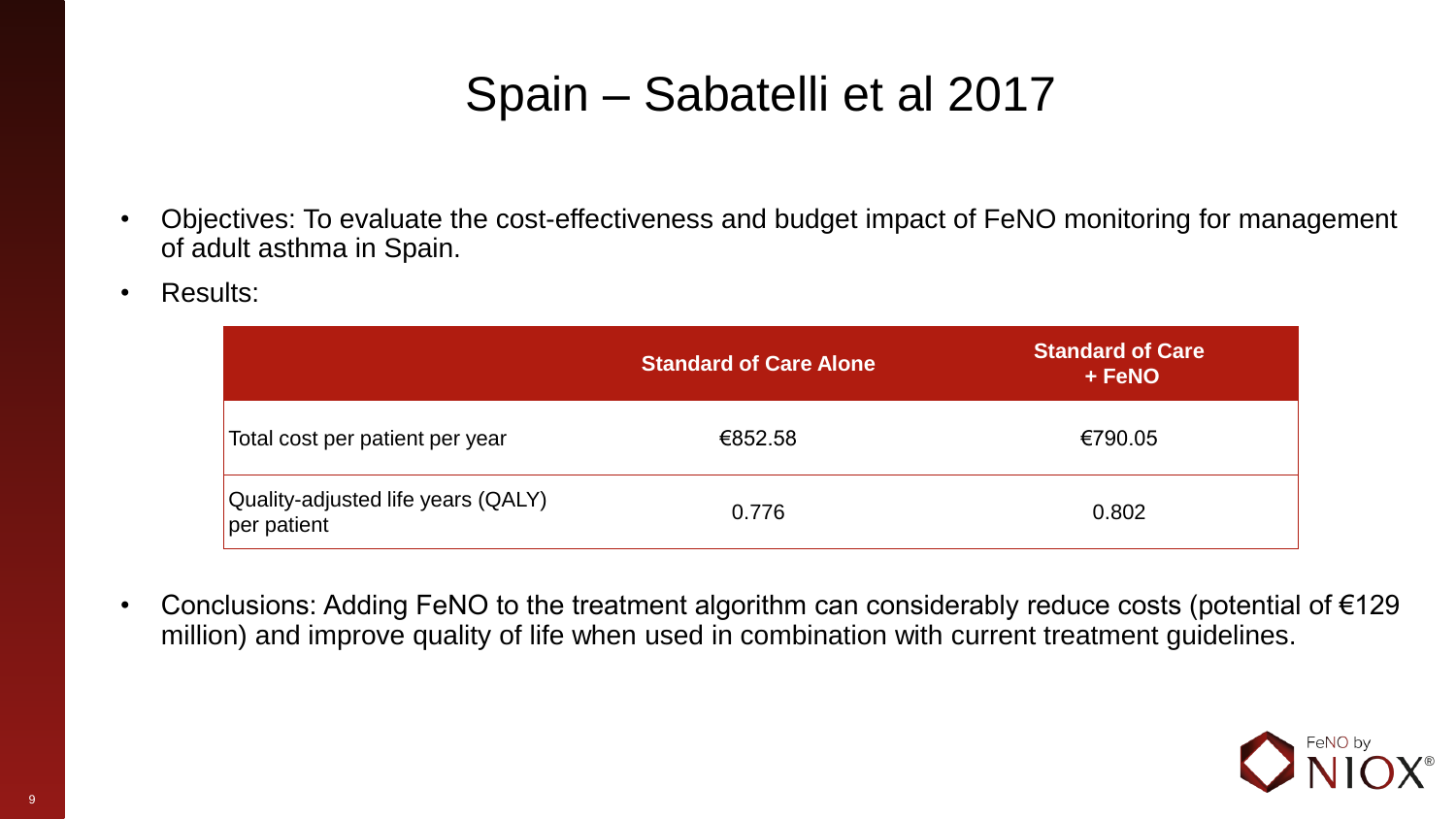# USA – Arnold et al 2018

- Objectives: To verify the potential cost savings of FeNO use in the management of asthma within a Medicare database.
- Results:

|                                                                                               | <b>Before FeNO</b> | <b>After FeNO</b> |
|-----------------------------------------------------------------------------------------------|--------------------|-------------------|
| Asthma-related hospitalization and<br>emergency department claims per<br>beneficiary per day  | 0.004              | 0.002             |
| Asthma-related hospitalization and<br>emergency department charges per<br>beneficiary per day | \$16.21            | \$6.46            |

• Conclusions: FeNO monitoring in beneficiaries with a history of asthma exacerbations was associated with a substantial reduction in asthma-related hospitalization and emergency department claims and charges.

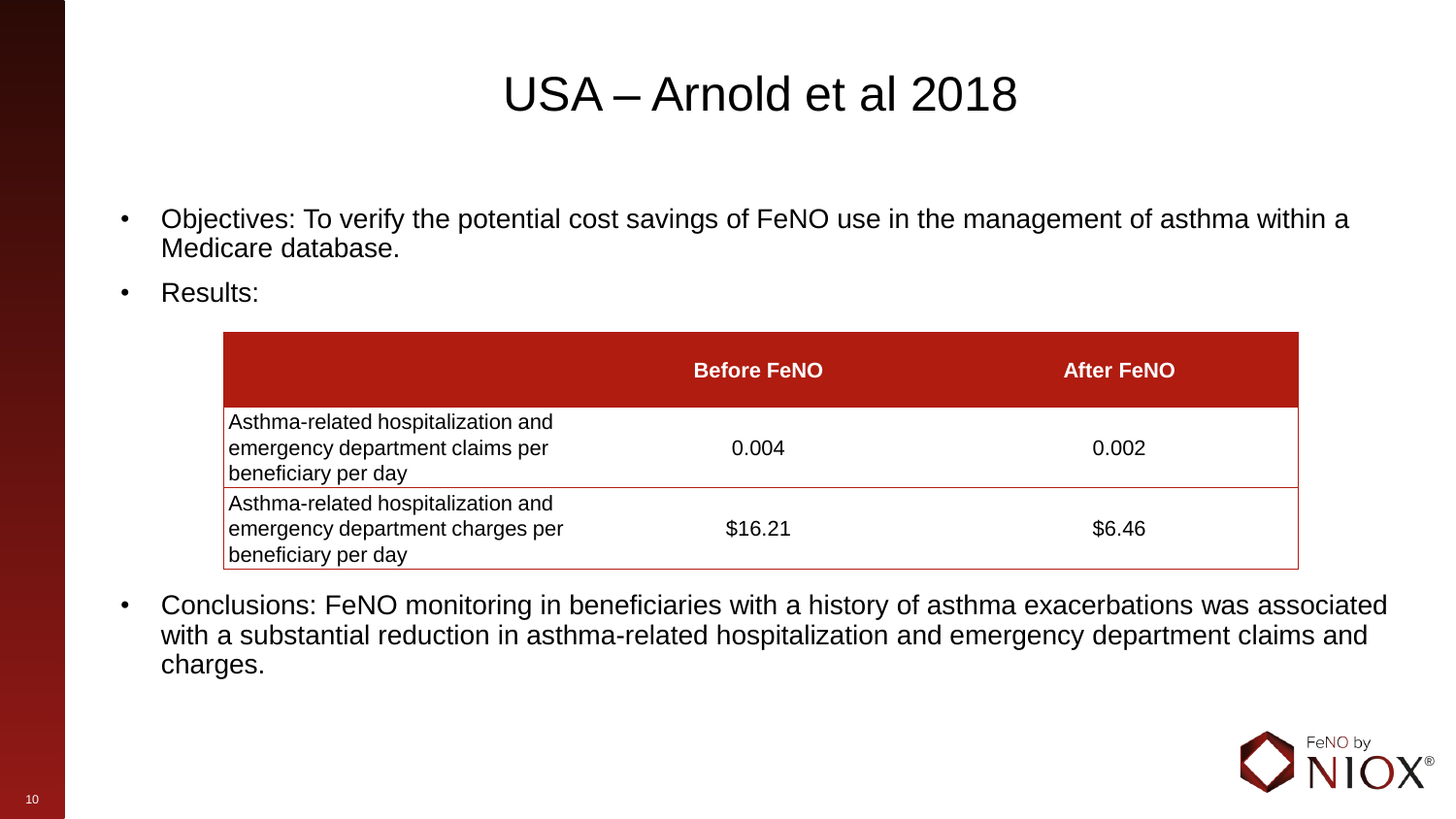### USA – Brooks & Massanari 2018

- Objectives: To compare estimated 12-month asthma management costs and outcomes using standard of care vs. addition of FeNO to standard of care.
- Results:

|                                                         | <b>Standard of Care Alone</b> | <b>Standard of Care</b><br>+ FeNO |
|---------------------------------------------------------|-------------------------------|-----------------------------------|
| Per-patient annual expenditure                          | \$2.637                       | \$2,228                           |
| Per patient annual<br>quality-adjusted life year (QALY) | 0.767                         | 0.844                             |

• Conclusions: FeNO monitoring to guide asthma management is cost effective and could result in increased QALYs and decreased health care costs associated with asthma management.

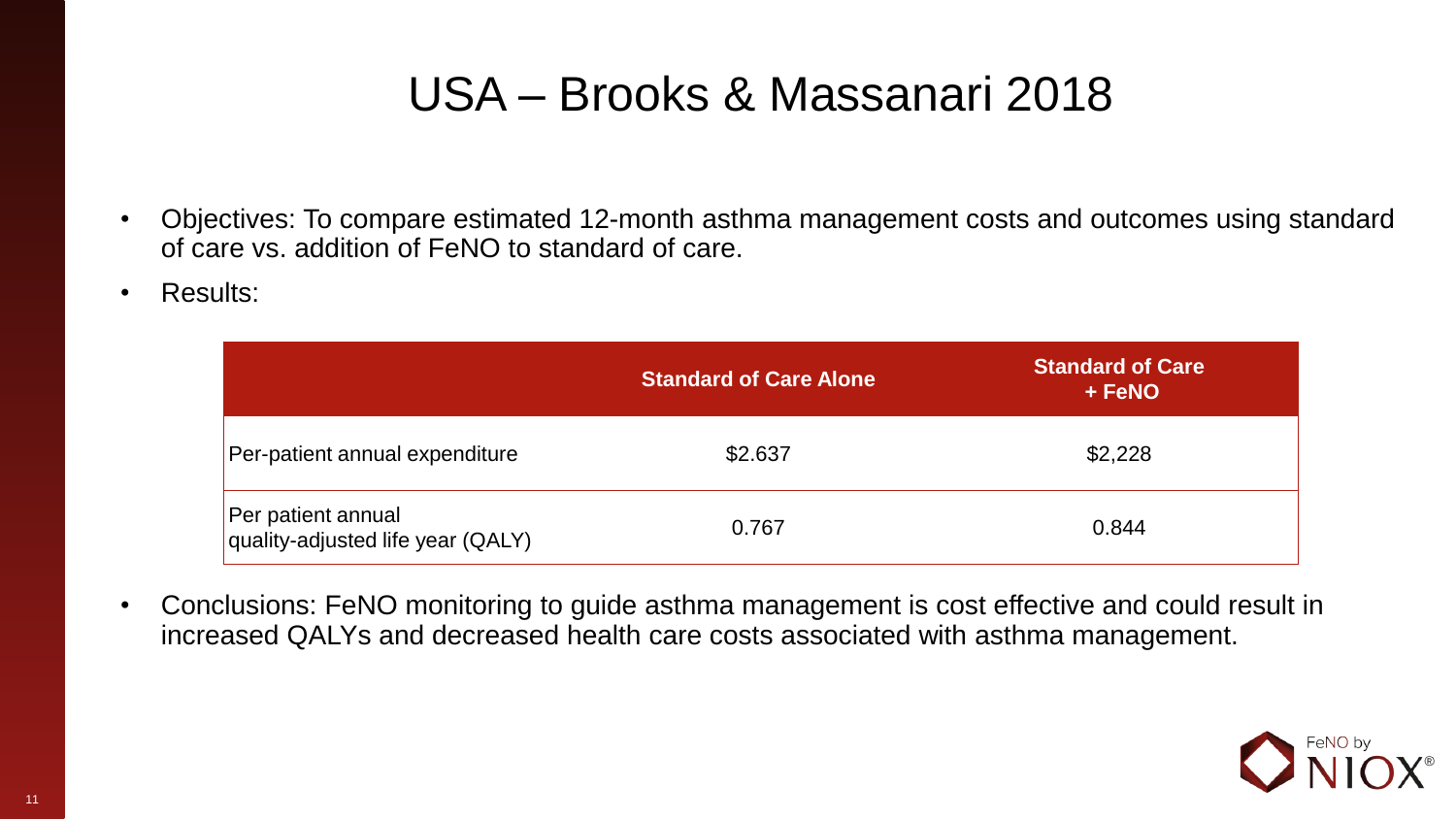### USA – Brooks et al 2019

- Objectives: To examine the cost-effectiveness of using FeNO to help identify patients with moderatesevere asthma who will respond to treatment with omalizumab.
- Results:

|                                                                                       | 12-Week Trial of Omalizumab Only FeNO Screen + Omalizumab Trial |          |
|---------------------------------------------------------------------------------------|-----------------------------------------------------------------|----------|
| Per-patient costs during the trial<br>period and initial 12-month<br>treatment period | \$13,703                                                        | \$10,943 |
| Expected cost per responder<br>during the trial period                                | \$7,786                                                         | \$4,326  |

• Conclusions: The use of FeNO to identify omalizumab responders reduced expected per-patient costs almost 50% during the trial period, and cost savings continued through the initial treatment period of 12 months. This analysis may serve as a model for policy and clinical practice and has widespread implications for payers.

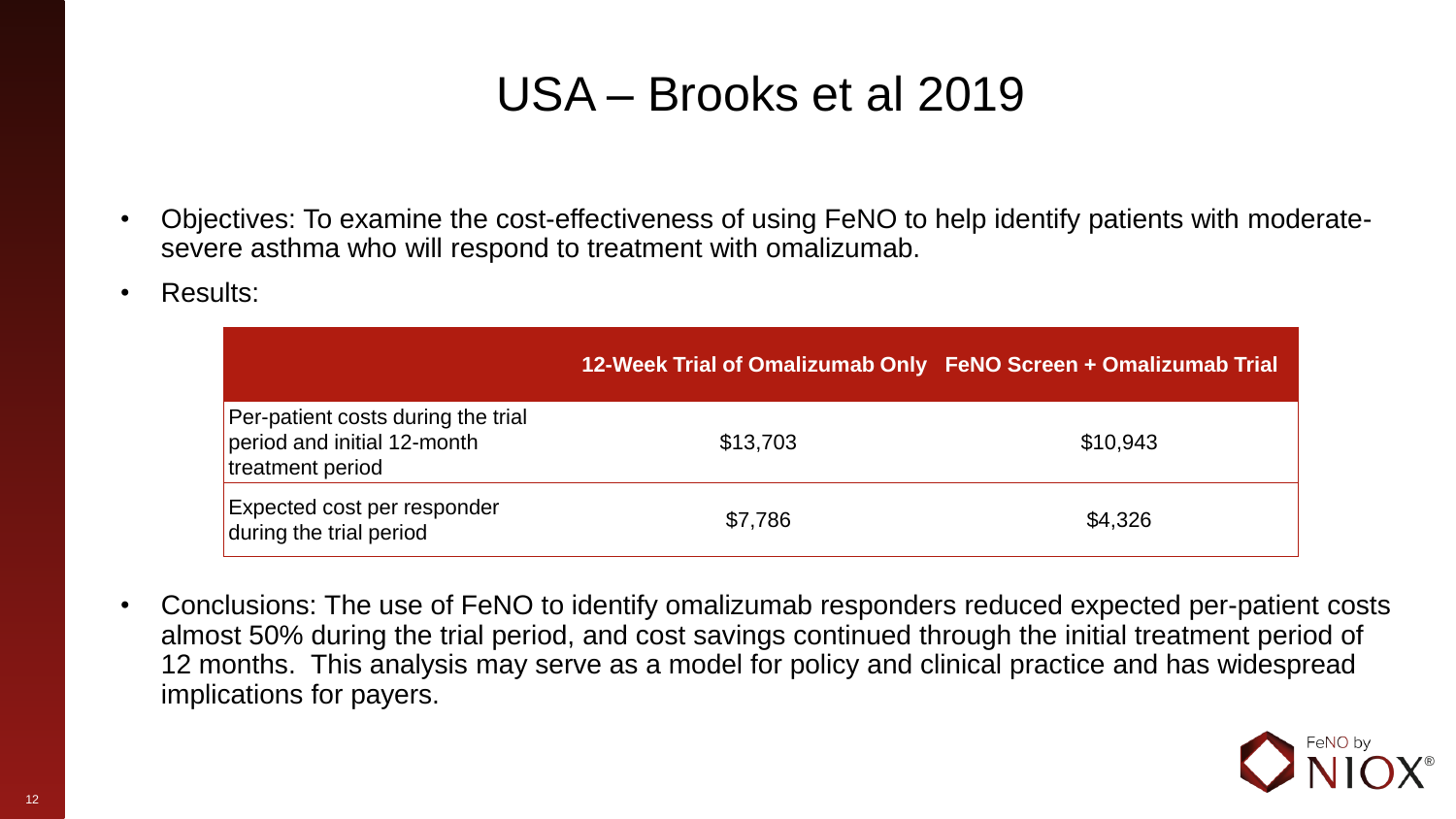### Sweden – Darba et al 2021

- Objectives: To determine the economic impact of FeNO in asthma diagnosis and management in primary care in Sweden using an economic model.
- Results:
	- Adding FeNO measurement in asthma diagnosis resulted in cost savings of SEK672 per patient by the fourth year.
	- The use of FeNO testing in asthma management proved to be a dominant strategy when compared with each other test except methacholine challenge test.
	- Sensitivity analyses confirmed the robustness of the results.
- Conclusions: Introducing FeNO testing in clinical practice for the diagnosis and management of asthma in primary care in Sweden is less costly than standard methods while providing similar health benefits.

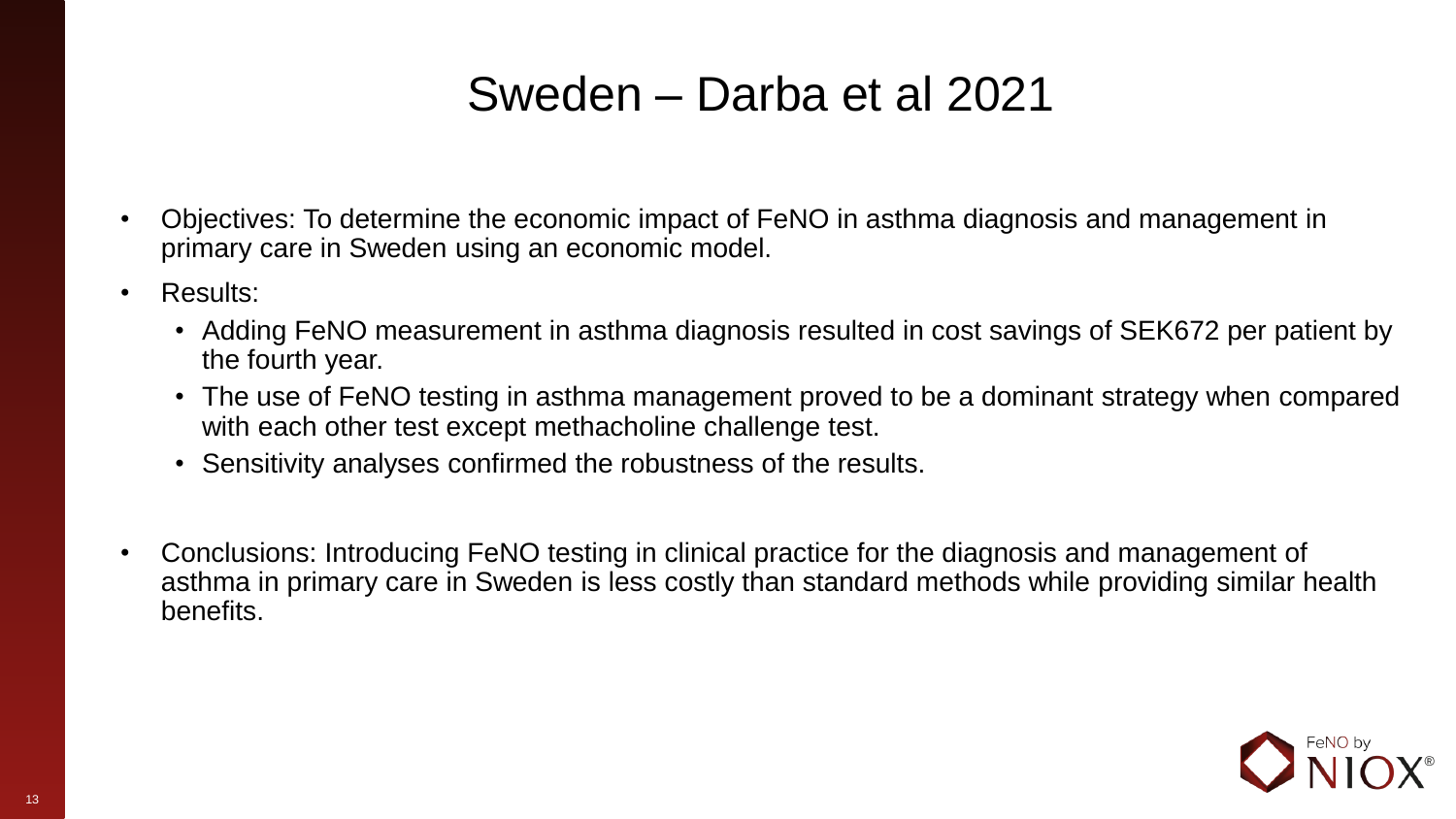### Colombia – Buendia et al, 2021A

- Objectives: To evaluate the cost-effectiveness of asthma management using FeNO monitoring in patients between 4 and 18 years of age.
- Results:

|                                                           | <b>Standard care alone</b> | <b>Standard care + FeNO</b> |
|-----------------------------------------------------------|----------------------------|-----------------------------|
| Per-patient costs during the<br>12-month modelling period | \$1452                     | \$1333                      |
| Quality-adjusted life years (QALY)<br>per patient         | 0.92                       | 0.93                        |

• Conclusions: Asthma management using FeNO monitoring was cost-effective for treating patients between 4 and 18 years of age with mild to moderate allergic asthma.

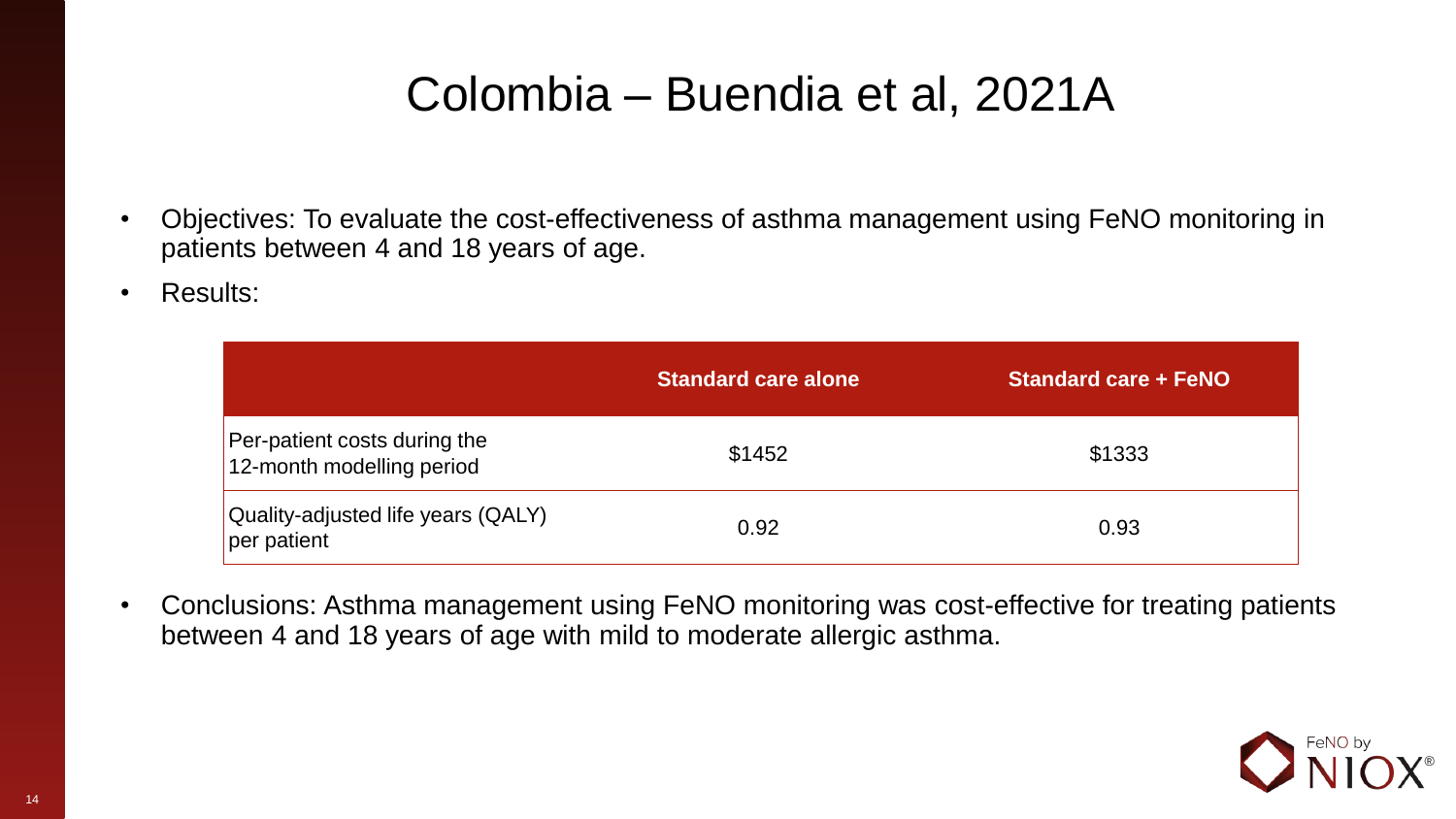### Colombia – Buendia et al, 2021B

- Objectives: To evaluate the cost-effectiveness of asthma management using FeNO monitoring in patients between 4 and 18 years of age, in emergency settings.
- Results:

|                                           | Standard care alone | <b>Standard care + FeNO</b> |
|-------------------------------------------|---------------------|-----------------------------|
| 5-year costs in the<br>base-case analysis | € 480.485.149       | €469.904.130                |

• Conclusions: FeNO was cost-saving in emergency settings for infants with persistent asthma. This evidence can be used by decision-makers in our country to improve clinical practice guidelines and should be replicated to validate their results in other middle-income countries.